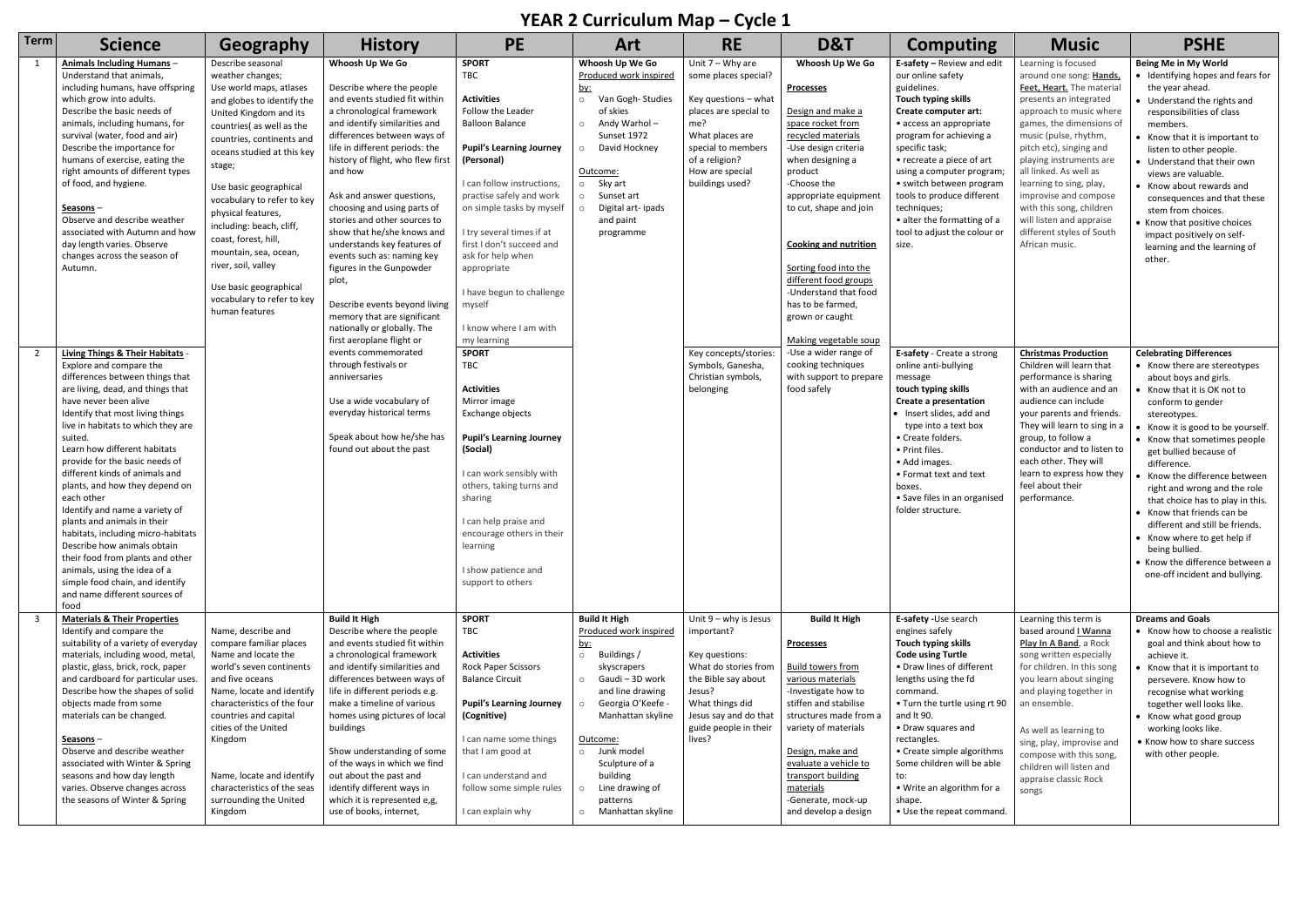|                |                                                                                                                                                                                                                                                                                                                                                                                                                   |                                                                                                                                                                                                                                                                                                                                                                                                                                        | paintings, journals<br>Use a wide vocabulary of                                                                                                                                 | someone is working or<br>performing well                                                                                                                                                                                                                                                                                                                            | - Paint and paper<br>silhouettes                                                                                                                                                                                                                                                                                                                                                                                                                         |                                                                                                                                                                                                                                                | for a product that uses<br>wheels and axles to<br>enable it to move                                                                                                                                                                                                                                                                                                                                                                                                        |                                                                                                                                                                                                                                                                                                                                                                                                                           |                                                                                                                                                                                                                                                                                                                                 |                                                                                                                                                                                                                                                                                                                                                                                                                                                                                                                                                                                                                                                                                                    |
|----------------|-------------------------------------------------------------------------------------------------------------------------------------------------------------------------------------------------------------------------------------------------------------------------------------------------------------------------------------------------------------------------------------------------------------------|----------------------------------------------------------------------------------------------------------------------------------------------------------------------------------------------------------------------------------------------------------------------------------------------------------------------------------------------------------------------------------------------------------------------------------------|---------------------------------------------------------------------------------------------------------------------------------------------------------------------------------|---------------------------------------------------------------------------------------------------------------------------------------------------------------------------------------------------------------------------------------------------------------------------------------------------------------------------------------------------------------------|----------------------------------------------------------------------------------------------------------------------------------------------------------------------------------------------------------------------------------------------------------------------------------------------------------------------------------------------------------------------------------------------------------------------------------------------------------|------------------------------------------------------------------------------------------------------------------------------------------------------------------------------------------------------------------------------------------------|----------------------------------------------------------------------------------------------------------------------------------------------------------------------------------------------------------------------------------------------------------------------------------------------------------------------------------------------------------------------------------------------------------------------------------------------------------------------------|---------------------------------------------------------------------------------------------------------------------------------------------------------------------------------------------------------------------------------------------------------------------------------------------------------------------------------------------------------------------------------------------------------------------------|---------------------------------------------------------------------------------------------------------------------------------------------------------------------------------------------------------------------------------------------------------------------------------------------------------------------------------|----------------------------------------------------------------------------------------------------------------------------------------------------------------------------------------------------------------------------------------------------------------------------------------------------------------------------------------------------------------------------------------------------------------------------------------------------------------------------------------------------------------------------------------------------------------------------------------------------------------------------------------------------------------------------------------------------|
| $\overline{4}$ |                                                                                                                                                                                                                                                                                                                                                                                                                   |                                                                                                                                                                                                                                                                                                                                                                                                                                        | everyday historical terms<br>Speak about how he/she has<br>found out about the past<br>Record what he/she has<br>learned by drawing and<br>writing - evidence in topic<br>books | <b>SPORT</b><br>TBC<br><b>Activities</b><br><b>Getting Around Us</b><br>All Routes<br>Rollerball<br><b>Pupil's Learning Journey</b><br>(Creative)<br>I can explore and describe<br>different movements<br>I can select and link<br>movements together to<br>fit a theme                                                                                             |                                                                                                                                                                                                                                                                                                                                                                                                                                                          | Key concepts/stories:<br>Jesus' life, parables<br>of the lost coin and<br>the lost sheep,<br>parable of the Good<br>Samaritan, parable<br>of the mustard seed.<br>Easter                                                                       | -Safely measure, mark<br>out, cut, shape and join<br>materials and<br>components<br>-Evaluate and assess<br>existing products and<br>those that we have<br>made using a design<br>criteria<br><b>Cooking and nutrition</b><br>Savoury Croque-en-<br>Bouche tower<br>-Use a wider range of<br>cooking techniques to<br>prepare food safely                                                                                                                                  | E-safety -generate strong<br>passwords and keep them<br>safe<br>Touch typing skills<br>Coding -<br>Continue to develop<br>children's coding and<br>debugging skills using<br>Turtle, Logo, BeeBots and<br>Roamers<br>Compare different coding<br>software and say which is<br>best and why?                                                                                                                               | All the learning is focused<br>around one song:<br>Zootime. The material<br>presents an integrated<br>approach to music where<br>games, the interrelated<br>dimensions of music<br>(pulse, rhythm, pitch etc),<br>singing and playing<br>instruments are all<br>linked.                                                         | Healthy Me<br>• Know what their body needs<br>to stay healthy.<br>• Know what relaxed means.<br>• Know what makes them feel<br>relaxed / stressed.<br>• Know how medicines work in<br>their bodies.<br>• Know that it is important to<br>use medicines safely.<br>• Know how to make some<br>healthy snacks.<br>• Know why healthy snacks are<br>good for their bodies.<br>• Know which foods given their<br>bodies energy.                                                                                                                                                                                                                                                                        |
|                |                                                                                                                                                                                                                                                                                                                                                                                                                   |                                                                                                                                                                                                                                                                                                                                                                                                                                        |                                                                                                                                                                                 | I can begin to compare<br>my movements and skills<br>with those of others                                                                                                                                                                                                                                                                                           |                                                                                                                                                                                                                                                                                                                                                                                                                                                          |                                                                                                                                                                                                                                                |                                                                                                                                                                                                                                                                                                                                                                                                                                                                            |                                                                                                                                                                                                                                                                                                                                                                                                                           |                                                                                                                                                                                                                                                                                                                                 |                                                                                                                                                                                                                                                                                                                                                                                                                                                                                                                                                                                                                                                                                                    |
| 5              | $Plants -$<br>Observe and describe how seeds<br>and bulbs grow into mature<br>plants.<br>Describe how plants need water,<br>light and a suitable temperature<br>to grow and stay healthy, and<br>describe the impact of changing<br>these.<br><u>Seasons</u> -<br>Observe and describe weather<br>associated with Summer season<br>and how day length varies.<br>Observe changes across the<br>seasons of Summer. | Use simple fieldwork and<br>observational skills to<br>study the geography of<br>their school and its<br>grounds and the key<br>human and physical<br>features of its<br>surrounding environment<br>Make simple maps and<br>plans; Use simple<br>fieldwork and<br>observational skills to<br>study the geography of<br>their school and its<br>grounds and the key<br>human and physical<br>features of its<br>surrounding environment | <b>Geography Focus</b>                                                                                                                                                          | <b>SPORT</b><br>TBC<br><b>Activities</b><br>Juggle Challenge<br>Beat the Buzzer<br><b>Pupil's Learning Journey</b><br>(Physical)<br>I can perform a single skill<br>or movement with some<br>control<br>I can perform a range of<br>skills with some control<br>and consistency<br>I can select and apply a<br>range of skills with good<br>control and consistency | <b>The Great Outdoors</b><br>Produced work inspired<br><u>by:</u><br>$\circ$<br>Crafts from around<br>the world: Henna<br>Hands; Adrinka<br>Fabric Painting;<br>Mexican Folk Art.<br>The book 'Giant' by<br>$\circ$<br>Juliet and Charles<br>Snape<br>Meadows<br>$\circ$<br>Outcome:<br>Henna Hands;<br>$\circ$<br>Adrinka Fabric<br>$\circ$<br>Painting;<br>Mexican Folk Art;<br>$\circ$<br>Collage of Earth-<br>$\circ$<br>based giant<br>o Meadow art | Unit 4 - Where do<br>we belong?<br>An exploration of<br>family, community<br>and of faith<br>communities<br>Key questions:<br>Where do I belong?<br>Where do people<br>belong?<br>What shows that<br>people belong to a<br>faith or community? | <b>The Great Outdoors</b><br><b>Cooking and nutrition</b><br>Cheese scones<br>-Use a wider range of<br>cooking techniques to<br>prepare food safely<br>Campfire cooking<br>(popcorn and damper<br>bread)<br>Cook food safely on a<br>camp fire<br>Planning and preparing<br>food for a celebration<br>-Understand that we<br>need to eat a variety of<br>foods<br>-Use a wider range of<br>cookery techniques to<br>prepare food safely<br>with increasing<br>independence | E-safety -Solve online<br>safety issues.<br>Touch typing skills<br>Use the internet and blog<br>• search using the words<br>"for kids";<br>• follow a weblink;<br>• locate their own blog;<br>• understand how to blog<br>safely and responsibly<br>• identify search results<br>that will give some useful<br>information:<br>• know where to find the<br>address of a link;<br>• log in and post a blog or<br>comments. | <b>Campfire Songs</b><br>Games using rhythm and<br>pitch<br>Improvising by making<br>instruments in the WWW<br>Making loud and soft<br>noises                                                                                                                                                                                   | Relationships<br>• Know that everyone's family is<br>different. Know that families<br>function well when there is<br>trust, respect, care, love and<br>co-operation.<br>• Know that there are lots of<br>forms of physical contact<br>within a family.<br>• Know how to stay stop if<br>someone is hurting them.<br>• Know some reasons why<br>friends have conflicts.<br>• Know that friendships have<br>ups and downs and sometimes<br>change with time. Know how<br>to use the Mending<br>Friendships or Solve-it-<br>together problem-solving<br>methods.<br>• Know there are good secrets<br>and worry secrets and why it is<br>important to share worry<br>secrets.<br>• Know what trust is. |
| 6              |                                                                                                                                                                                                                                                                                                                                                                                                                   |                                                                                                                                                                                                                                                                                                                                                                                                                                        |                                                                                                                                                                                 | <b>SPORT</b><br><b>TBC</b><br><b>Activities</b><br>Tunnels<br>Front Curling Game<br><b>Pupil's Learning Journey</b><br>(Health and Fitness)<br>I am aware of why<br>exercise is important for<br>good health<br>I use equipment<br>appropriately and move                                                                                                           |                                                                                                                                                                                                                                                                                                                                                                                                                                                          | Key concepts/stories:<br>Family, belonging,<br>Jesus in the Temple,<br>festivals and<br>traditions, special<br>meals, Shabbat,<br>prayer                                                                                                       |                                                                                                                                                                                                                                                                                                                                                                                                                                                                            | E-safety- apply and<br>understand the PEGI rating<br>system for games.<br>Touch typing skills<br>Fluency - consolidate<br>previous skills learned and<br>link with work in-class<br>through:<br>Making a PowerPoint<br>about some learning in<br>class.<br>Using I-pads as cameras<br>and take images to do<br>observational art from<br>back in class (Outdoor                                                           | <b>Performance</b><br>Children choose a piece<br>they have learnt during<br>the year, rehearse and<br>perform it at the Music<br>Festival.<br>They are encouraged to<br>add their ideas to the<br>performance.<br>Children review the<br>recording of their<br>performance and<br>articulate how they were<br>feeling about it. | Changing Me<br>• Know that life cycles exist in<br>nature.<br>• Know that aging is a natural<br>process including old-age.<br>• Know that some changes are<br>out of an individual's control.<br>• Know how their bodies have<br>changed from when they were<br>a baby and that they will<br>continue to change as they age.<br>Know the physical differences<br>between male and female<br>bodies.<br>• Know the correct names for<br>private body parts.                                                                                                                                                                                                                                         |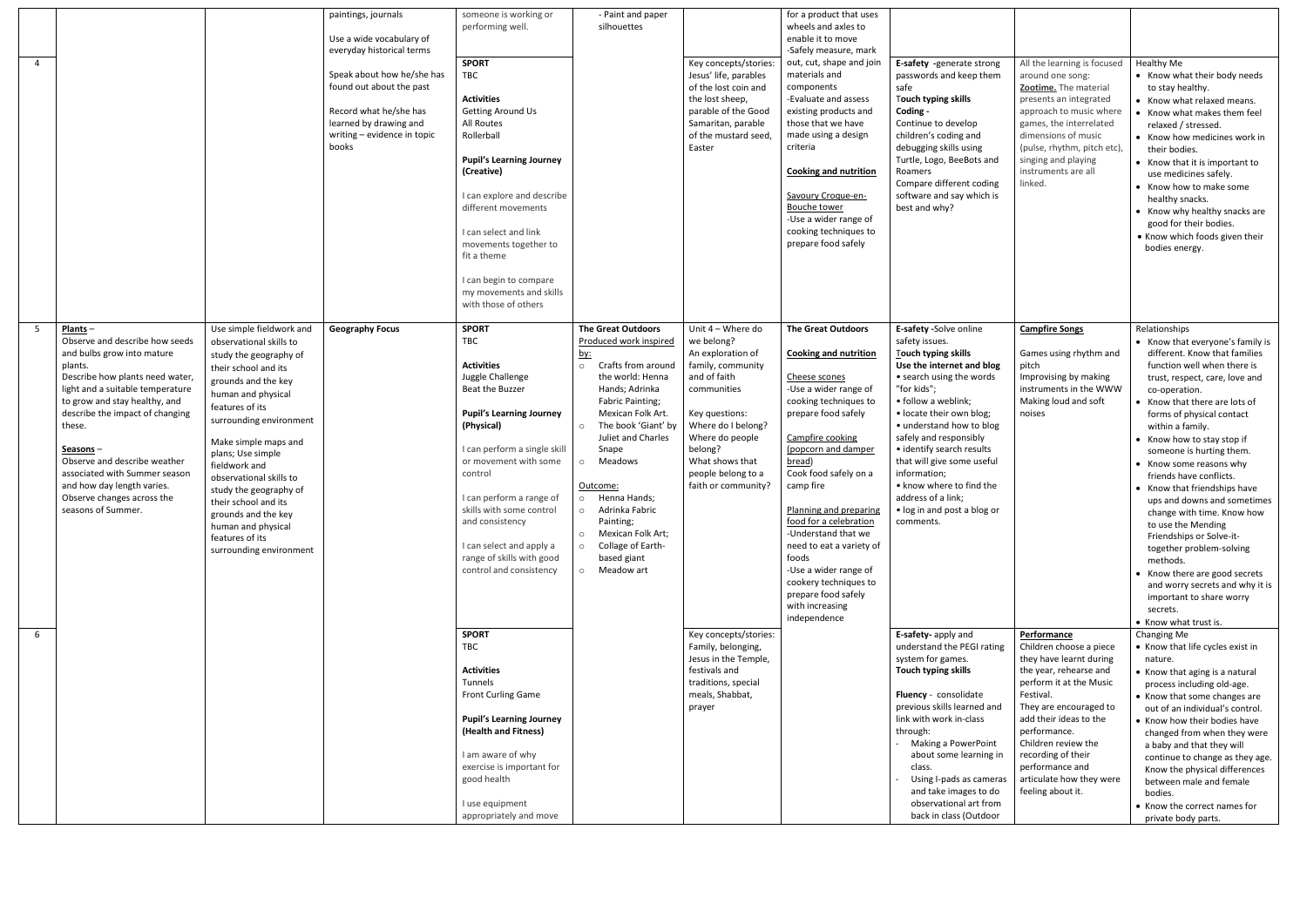| and land safely           |  | learning)               | • Know that private body parts   |
|---------------------------|--|-------------------------|----------------------------------|
|                           |  | Inserting and           | are special and that no one has  |
| I can describe how and    |  | annotating images       | the right to hurt these.         |
| why my body changes       |  | linked to in-class      | • Know who to ask for help if    |
| during and after exercise |  | learning                | they are worried or frightened.  |
|                           |  | Consolidating and       | • Know there are different types |
|                           |  | extending coding skills | of touch and that some are       |
|                           |  | using Beebots,          | acceptable and some are          |
|                           |  | Roamers, Logo or Turtle | unacceptable.                    |
|                           |  | (link to maths)         |                                  |
|                           |  |                         |                                  |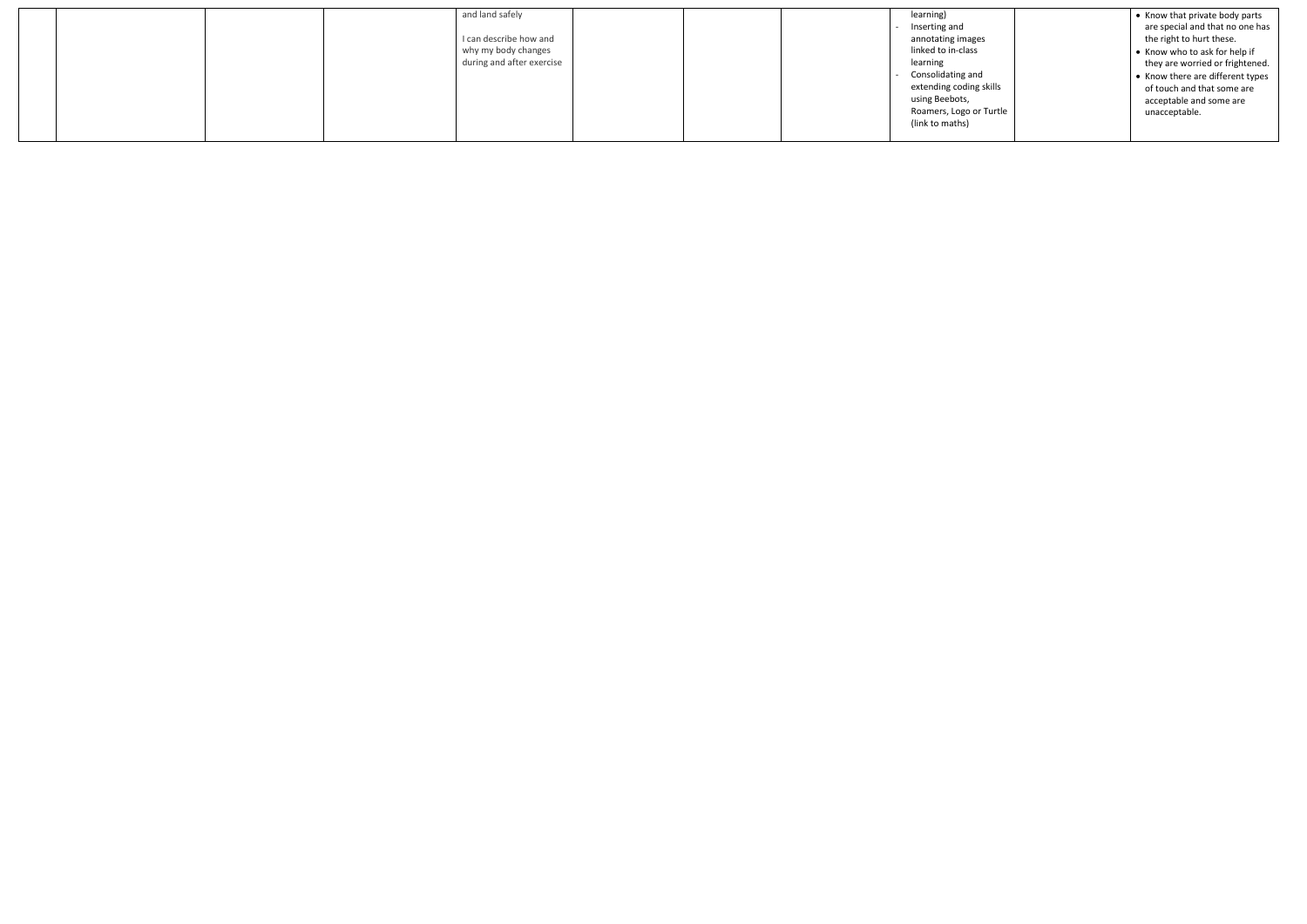## **YEAR 2 Curriculum Map – Cycle 2**

| <b>Term</b>    | <b>Science</b>                                                                                                                                                                                                                                                                                                                                                                                                                                                                                                                                                                                                                                                                                      | Geography                                                                                                                                                                                                                                                                                                                                                                  | <b>History</b>                                                                                                                                                                                                                                                                                                                                                                                                                                                                                                                                                                                                | <b>PE</b>                                                                                                                                                                                                                                                                                                                                                                                                        | Art                                                                                                                                                                                                                                                                                                                                                                          | <b>RE</b>                                                                                                                                                                                           | <b>DT</b>                                                                                                                                                                                                                                                                                                                                                                                                                   | <b>Computing</b>                                                                                                                                                                                                                                                                                                                                                                                    | <b>Music</b>                                                                                                                                                                                                                                                                                                                                                                                                              | <b>PSHE</b>                                                                                                                                                                                                                                                                                                                                                                                                                                                                                                                                                                 |
|----------------|-----------------------------------------------------------------------------------------------------------------------------------------------------------------------------------------------------------------------------------------------------------------------------------------------------------------------------------------------------------------------------------------------------------------------------------------------------------------------------------------------------------------------------------------------------------------------------------------------------------------------------------------------------------------------------------------------------|----------------------------------------------------------------------------------------------------------------------------------------------------------------------------------------------------------------------------------------------------------------------------------------------------------------------------------------------------------------------------|---------------------------------------------------------------------------------------------------------------------------------------------------------------------------------------------------------------------------------------------------------------------------------------------------------------------------------------------------------------------------------------------------------------------------------------------------------------------------------------------------------------------------------------------------------------------------------------------------------------|------------------------------------------------------------------------------------------------------------------------------------------------------------------------------------------------------------------------------------------------------------------------------------------------------------------------------------------------------------------------------------------------------------------|------------------------------------------------------------------------------------------------------------------------------------------------------------------------------------------------------------------------------------------------------------------------------------------------------------------------------------------------------------------------------|-----------------------------------------------------------------------------------------------------------------------------------------------------------------------------------------------------|-----------------------------------------------------------------------------------------------------------------------------------------------------------------------------------------------------------------------------------------------------------------------------------------------------------------------------------------------------------------------------------------------------------------------------|-----------------------------------------------------------------------------------------------------------------------------------------------------------------------------------------------------------------------------------------------------------------------------------------------------------------------------------------------------------------------------------------------------|---------------------------------------------------------------------------------------------------------------------------------------------------------------------------------------------------------------------------------------------------------------------------------------------------------------------------------------------------------------------------------------------------------------------------|-----------------------------------------------------------------------------------------------------------------------------------------------------------------------------------------------------------------------------------------------------------------------------------------------------------------------------------------------------------------------------------------------------------------------------------------------------------------------------------------------------------------------------------------------------------------------------|
| $\mathbf{1}$   | Animals Including Humans-<br>Understand that animals,<br>including humans, have offspring<br>which grow into adults.<br>Describe the basic needs of<br>animals, including humans, for<br>survival (water, food and air)<br>Describe the importance for<br>humans of exercise, eating the<br>right amounts of different types<br>of food, and hygiene.<br>Seasons-<br>Observe and describe weather<br>associated with Autumn and how<br>day length varies. Observe<br>changes across the season of<br>Autumn.                                                                                                                                                                                        | Describe seasonal<br>weather changes;<br>Use world maps, atlases<br>and globes to identify<br>the United Kingdom and<br>its countries<br>Use basic geographical<br>vocabulary to refer to<br>key physical features,<br>including: beach, cliff,<br>coast, forest, hill,<br>mountain, sea, ocean,<br>Use basic geographical<br>vocabulary to refer to<br>key human features | In A Flap/Gunpowder Plot<br>Describe where the people<br>and events studied fit<br>within a chronological<br>framework and identify<br>similarities and differences<br>between ways of life in<br>different periods such as<br>Starting school, first flight,<br>Gunpowder plot<br>Ask and answer questions,<br>choosing and using parts of<br>stories and other sources<br>to show that he/she knows<br>and understands key<br>features of events such as<br>key places in the<br>Gunpowder Plot<br>Describe changes within<br>living memory and aspects<br>of change in national life -<br>lockdown and now | <b>SPORT</b><br>TBC<br><b>Activities</b><br>Follow the Leader<br><b>Balloon Balance</b><br><b>Pupil's Learning</b><br>Journey (Personal)<br>I can follow<br>instructions, practise<br>safely and work on<br>simple tasks by myself<br>I try several times if at<br>first I don't succeed<br>and ask for help when<br>appropriate<br>I have begun to<br>challenge myself<br>I know where I am<br>with my learning | In a Flap (Birds)<br>Produced work inspired<br><u>by:</u><br>Garden birds<br>$\circ$<br>Birds of prey<br>$\circ$<br>Feathers<br>$\circ$<br>Penguins<br>$\circ$<br>Outcome:<br>Sketch of birds /<br>$\circ$<br>feathers of prey<br>using pencil, chalk or<br>charcoal.<br>Printed penguin<br>$\circ$<br>scene (fingers and<br>thumbs)<br>Felt glove puppets<br>(linked to DT) | Unit $7 - Why$ are some<br>places special?<br>Key questions – what<br>places are special to<br>me?<br>What places are<br>special to members of<br>a religion?<br>How are special<br>buildings used? | In a Flap<br><b>Processes</b><br>Design and make a space<br>rocket from recycled<br>materials<br>-Use design criteria<br>when designing a<br>product<br>-Choose the appropriate<br>equipment to cut, shape<br>and join<br><b>Cooking and nutrition</b><br>Sorting food into the<br>different food groups<br>-Understand that food<br>has to be farmed, grown<br>or caught<br>Making vegetable soup<br>-Use a wider range of | E-safety - Review and edit<br>our online safety<br>guidelines.<br>Touch typing skills<br>Create computer art:<br>• access an appropriate<br>program for achieving a<br>specific task;<br>• recreate a piece of art<br>using a computer<br>program;<br>• switch between program<br>tools to produce different<br>techniques;<br>• alter the formatting of a<br>tool to adjust the colour or<br>size. | Learning is focused around<br>one song: Hands, Feet,<br>Heart. The material presents<br>an integrated approach to<br>music where games, the<br>dimensions of music (pulse,<br>rhythm, pitch etc), singing<br>and playing instruments are<br>all linked. As well as learning<br>to sing, play, improvise and<br>compose with this song,<br>children will listen and<br>appraise different styles of<br>South African music | Being Me in My World<br>• Identifying hopes and fears<br>for the year ahead.<br>• Understand the rights and<br>responsibilities of class<br>members.<br>• Know that it is important to<br>listen to other people.<br>• Understand that their own<br>views are valuable.<br>• Know about rewards and<br>consequences and that these<br>stem from choices.<br>• Know that positive choices<br>impact positively on self-<br>learning and the learning of<br>other.                                                                                                            |
| $\overline{2}$ | <b>Living Things &amp; Their Habitats -</b><br>Explore and compare the<br>differences between things that<br>are living, dead, and things that<br>have never been alive<br>Identify that most living things live<br>in habitats to which they are<br>suited.<br>Learn how different habitats<br>provide for the basic needs of<br>different kinds of animals and<br>plants, and how they depend on<br>each other<br>Identify and name a variety of<br>plants and animals in their<br>habitats, including micro-habitats<br>Describe how animals obtain their<br>food from plants and other<br>animals, using the idea of a simple<br>food chain, and identify and name<br>different sources of food |                                                                                                                                                                                                                                                                                                                                                                            | Speak about how he/she<br>has found out about the<br>past<br>Record what he/she has<br>learned by drawing and<br>writing - evidence in topic<br>books                                                                                                                                                                                                                                                                                                                                                                                                                                                         | <b>SPORT</b><br>TBC<br><b>Activities</b><br>Mirror image<br>Exchange objects<br><b>Pupil's Learning</b><br>Journey (Social)<br>I can work sensibly<br>with others, taking<br>turns and sharing<br>I can help praise and<br>encourage others in<br>their learning<br>I show patience and<br>support to others                                                                                                     |                                                                                                                                                                                                                                                                                                                                                                              | Key concepts/stories:<br>Symbols, Ganesha,<br>Christian symbols,<br>belonging                                                                                                                       | cooking techniques with<br>support to prepare food<br>safely                                                                                                                                                                                                                                                                                                                                                                | E-safety - Create a strong<br>online anti-bullying<br>message<br>touch typing skills<br>Create a presentation<br>• Insert slides, add and<br>type into a text box<br>• Create folders.<br>• Print files.<br>• Add images.<br>• Format text and text<br>boxes.<br>• Save files in an organised<br>folder structure.                                                                                  | <b>Christmas Production</b><br>Children will learn that<br>performance is sharing with<br>an audience and an audience<br>can include your parents and<br>friends. They will learn to<br>sing in a group, to follow a<br>conductor and to listen to<br>each other. They will learn to<br>express how they feel about<br>their performance.                                                                                 | <b>Celebrating Differences</b><br>• Know there are stereotypes<br>about boys and girls.<br>• Know that it is OK not to<br>conform to gender<br>stereotypes.<br>• Know it is good to be<br>vourself.<br>• Know that sometimes people<br>get bullied because of<br>difference.<br>• Know the difference between<br>right and wrong and the role<br>that choice has to play in this.<br>• Know that friends can be<br>different and still be friends.<br>• Know where to get help if<br>being bullied.<br>• Know the difference between<br>a one-off incident and<br>bullying. |
| 3              | <b>Materials &amp; Their Properties</b><br>Identify and compare the<br>suitability of a variety of everyday<br>materials, including wood, metal,<br>plastic, glass, brick, rock, paper<br>and cardboard for particular uses.<br>Describe how the shapes of solid<br>objects made from some<br>materials can be changed.<br>Seasons –<br>Observe and describe weather<br>associated with Winter & Spring<br>seasons and how day length<br>varies. Observe changes across                                                                                                                                                                                                                             | Name, describe and<br>compare familiar places<br>Name and locate the<br>world's seven continents<br>and five oceans<br>Name, locate and<br>identify characteristics<br>of the four countries and<br>capital cities of the<br>United Kingdom                                                                                                                                | Rolling, Rolling, Rolling<br>Describe where the people<br>and events studied fit<br>within a chronological<br>framework and identify<br>similarities and differences<br>between ways of life in<br>different periods. Make a<br>timeline of various road<br>vehicles<br>Show understanding of<br>some of the ways in which<br>we find out about the past                                                                                                                                                                                                                                                      | <b>SPORT</b><br><b>TBC</b><br><b>Activities</b><br>Rock Paper Scissors<br><b>Balance Circuit</b><br><b>Pupil's Learning</b><br>Journey (Cognitive)<br>I can name some<br>things that I am good<br>at<br>I can understand and                                                                                                                                                                                     | <b>Rolling Rolling Rolling!</b><br>(Transport)<br>Produced work inspired<br><u>by:</u><br>Study work by Dufy<br>$\circ$<br>'The Yellow<br>$\circ$<br>Submarine.'<br>Bristol Balloon Fiesta.<br>$\circ$<br>Outcome:<br>Artwork inspired by<br>$\circ$<br>Dufy.<br>Collective picture<br>$\circ$<br>inspired by 'The                                                           | Unit $9 - why$ is Jesus<br>important?<br>Key questions:<br>What do stories from<br>the Bible say about<br>Jesus?<br>What things did Jesus<br>say and do that guide<br>people in their lives?        | Rolling, Rolling, Rolling!<br><b>Processes</b><br><b>Build towers from</b><br>various materials<br>-Investigate how to<br>stiffen and stabilise<br>structures made from a<br>variety of materials<br>Design, make and<br>evaluate a vehicle to<br>transport building<br>materials                                                                                                                                           | E-safety -Use search<br>engines safely<br>Touch typing skills<br><b>Code using Turtle</b><br>• Draw lines of different<br>lengths using the fd<br>command.<br>• Turn the turtle using rt<br>90 and It 90.<br>• Draw squares and<br>rectangles.<br>• Create simple algorithms<br>Some children will be able<br>to:<br>• Write an algorithm for a                                                     | Learning this term is based<br>around I Wanna Play In A<br><b>Band</b> , a Rock song written<br>especially for children. In this<br>song you learn about singing<br>and playing together in an<br>ensemble.<br>As well as learning to sing,<br>play, improvise and compose<br>with this song, children will<br>listen and appraise classic<br>Rock songs                                                                  | <b>Dreams and Goals</b><br>• Know how to choose a<br>realistic goal and think about<br>how to achieve it.<br>• Know that it is important to<br>persevere. Know how to<br>recognise what working<br>together well looks like.<br>• Know what good group<br>working looks like.<br>• Know how to share success<br>with other people.                                                                                                                                                                                                                                          |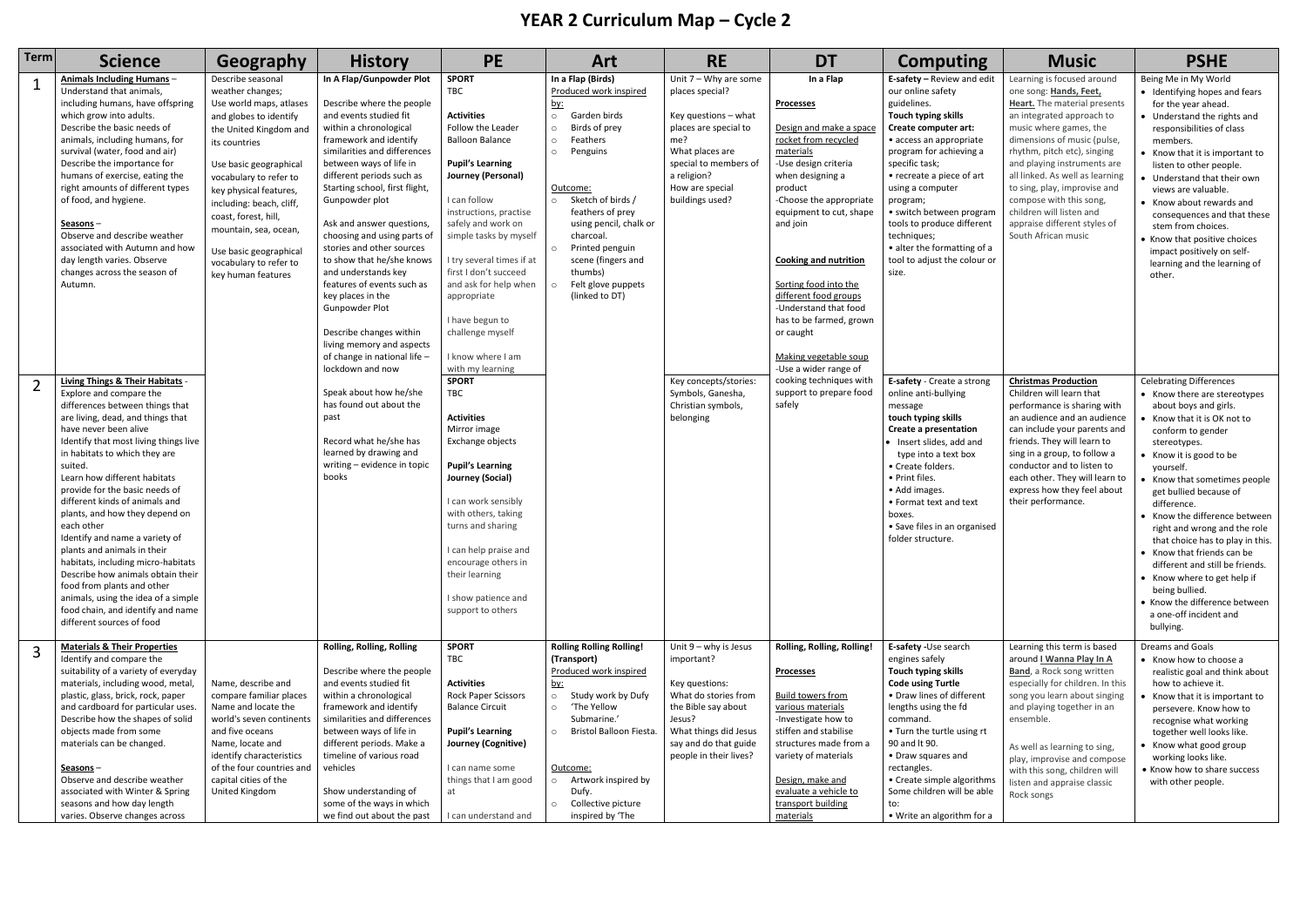| $\overline{4}$ | the seasons of Winter & Spring                                                                                                                                                                                                                                                                                                                                                                                    | Name, locate and<br>identify characteristics<br>of the seas surrounding<br>the United Kingdom                                                                                                                                                                                                                                                                                                           | and identify different ways<br>in which it is represented.<br>Use books, internet,<br>paintings, journals<br>Speak about how he/she<br>has found out about the<br>past - list resources such as<br>artefacts and the internet<br>Discuss the lives of<br>significant individuals in the<br>past who have contributed<br>to national and<br>international achievements<br>and use some to compare<br>aspects of life in different<br>periods such as George<br>Stephenson and Sir James<br>Dyson | follow some simple<br>rules<br>I can explain why<br>someone is working or<br>performing well.<br><b>SPORT</b><br>TBC<br><b>Activities</b><br><b>Getting Around Us</b><br>All Routes<br>Rollerball<br><b>Pupil's Learning</b><br>Journey (Creative)<br>I can explore and<br>describe different<br>movements<br>I can select and link<br>movements together<br>to fit a theme | Yellow Submarine.'<br>(Sort, cut and shape)<br>fabrics)<br>Collective picture<br>$\Omega$<br>inspired by Bristol<br>Balloon Fiesta.<br>Background paint<br>and tissue paper.                                                                                                                                                                                                                                                                                                                        | Key concepts/stories:<br>Jesus' life, parables of<br>the lost coin and the<br>lost sheep, parable of<br>the Good Samaritan,<br>parable of the mustard<br>seed, Easter                                                                       | -Generate, mock-up and<br>develop a design for a<br>product that uses wheels<br>and axles to enable it to<br>move<br>-Safely measure, mark<br>out, cut, shape and join<br>materials and<br>components<br>-Evaluate and assess<br>existing products and<br>those that we have<br>made using a design<br>criteria<br><b>Cooking and nutrition</b><br>Savoury Croque-en-<br><b>Bouche tower</b><br>-Use a wider range of<br>cooking techniques to<br>prepare food safely                  | shape.<br>• Use the repeat<br>command.<br>E-safety -generate strong<br>passwords and keep them<br>safe<br>Touch typing skills<br>Coding -<br>Continue to develop<br>children's coding and<br>debugging skills using<br>Turtle, Logo, BeeBots and<br>Roamers<br>Compare different coding<br>software and say which is<br>best and why?                                                                                     | All the learning is focused<br>around one song: Zootime.<br>The material presents an<br>integrated approach to music<br>where games, the<br>interrelated dimensions of<br>music (pulse, rhythm, pitch<br>etc), singing and playing<br>instruments are all linked. | Healthy Me<br>• Know what their body needs<br>to stay healthy.<br>• Know what relaxed means.<br>• Know what makes them feel<br>relaxed / stressed.<br>• Know how medicines work in<br>their bodies.<br>• Know that it is important to<br>use medicines safely.<br>• Know how to make some<br>healthy snacks.<br>• Know why healthy snacks are<br>good for their bodies.<br>• Know which foods given their<br>bodies energy.                                                                                                                                                                                                                                                                        |
|----------------|-------------------------------------------------------------------------------------------------------------------------------------------------------------------------------------------------------------------------------------------------------------------------------------------------------------------------------------------------------------------------------------------------------------------|---------------------------------------------------------------------------------------------------------------------------------------------------------------------------------------------------------------------------------------------------------------------------------------------------------------------------------------------------------------------------------------------------------|-------------------------------------------------------------------------------------------------------------------------------------------------------------------------------------------------------------------------------------------------------------------------------------------------------------------------------------------------------------------------------------------------------------------------------------------------------------------------------------------------|-----------------------------------------------------------------------------------------------------------------------------------------------------------------------------------------------------------------------------------------------------------------------------------------------------------------------------------------------------------------------------|-----------------------------------------------------------------------------------------------------------------------------------------------------------------------------------------------------------------------------------------------------------------------------------------------------------------------------------------------------------------------------------------------------------------------------------------------------------------------------------------------------|---------------------------------------------------------------------------------------------------------------------------------------------------------------------------------------------------------------------------------------------|----------------------------------------------------------------------------------------------------------------------------------------------------------------------------------------------------------------------------------------------------------------------------------------------------------------------------------------------------------------------------------------------------------------------------------------------------------------------------------------|---------------------------------------------------------------------------------------------------------------------------------------------------------------------------------------------------------------------------------------------------------------------------------------------------------------------------------------------------------------------------------------------------------------------------|-------------------------------------------------------------------------------------------------------------------------------------------------------------------------------------------------------------------------------------------------------------------|----------------------------------------------------------------------------------------------------------------------------------------------------------------------------------------------------------------------------------------------------------------------------------------------------------------------------------------------------------------------------------------------------------------------------------------------------------------------------------------------------------------------------------------------------------------------------------------------------------------------------------------------------------------------------------------------------|
|                |                                                                                                                                                                                                                                                                                                                                                                                                                   |                                                                                                                                                                                                                                                                                                                                                                                                         |                                                                                                                                                                                                                                                                                                                                                                                                                                                                                                 | I can begin to compare<br>my movements and<br>skills with those of<br>others                                                                                                                                                                                                                                                                                                |                                                                                                                                                                                                                                                                                                                                                                                                                                                                                                     |                                                                                                                                                                                                                                             |                                                                                                                                                                                                                                                                                                                                                                                                                                                                                        |                                                                                                                                                                                                                                                                                                                                                                                                                           |                                                                                                                                                                                                                                                                   |                                                                                                                                                                                                                                                                                                                                                                                                                                                                                                                                                                                                                                                                                                    |
| 5              | $Plants -$<br>Observe and describe how seeds<br>and bulbs grow into mature<br>plants.<br>Describe how plants need water,<br>light and a suitable temperature<br>to grow and stay healthy, and<br>describe the impact of changing<br>these.<br><u>Seasons</u> –<br>Observe and describe weather<br>associated with Summer season<br>and how day length varies.<br>Observe changes across the<br>seasons of Summer. | Use simple fieldwork<br>and observational skills<br>to study the geography<br>of their school and its<br>grounds and the key<br>human and physical<br>features of its<br>surrounding<br>environment<br>Make simple maps and<br>plans; Use simple<br>fieldwork and<br>observational skills to<br>study the geography of<br>their school and its<br>grounds and the key<br>human and physical<br>features | All Creatures Great and<br>Small<br>Show understanding of<br>some of the ways in which<br>we find out about the past<br>and identify different ways<br>in which it is represented<br>such as the use of books,<br>internet, paintings, journals<br>when researching how<br>horses were used in the<br>past                                                                                                                                                                                      | <b>SPORT</b><br>TBC<br><b>Activities</b><br>Juggle Challenge<br>Beat the Buzzer<br><b>Pupil's Learning</b><br>Journey (Physical)<br>I can perform a single<br>skill or movement with<br>some control<br>I can perform a range<br>of skills with some<br>control and<br>consistency<br>I can select and apply<br>a range of skills with<br>good control and<br>consistency   | All Creatures Great and<br><b>Small</b><br>Produced work inspired<br><u>by:</u><br>Crafts from around<br>$\circ$<br>the world: Asian<br>Elephant Craft;<br>Aboriginal Dot<br>Paintings; Tropical<br>Morpho Butterfly<br>Craft.<br>Andy Goldsworthy.<br>Outcome:<br>Asian Elephant Craft;<br>$\circ$<br>Aboriginal Dot<br>$\circ$<br>Painting;<br><b>Tropical Morpho</b><br>$\circ$<br><b>Butterfly Craft.</b><br>Fantasy animals<br>made from natural<br>materials inspired by<br>Andy Goldsworthy. | Unit 4 - Where do we<br>belong?<br>An exploration of<br>family, community and<br>of faith communities<br>Key questions:<br>Where do I belong?<br>Where do people<br>belong?<br>What shows that<br>people belong to a<br>faith or community? | <b>All Creatures Great and</b><br>Small<br><b>Cooking and nutrition</b><br>Cheese scones<br>-Use a wider range of<br>cooking techniques to<br>prepare food safely<br>Campfire cooking<br>(popcorn and damper<br>bread)<br>-Cook food safely on a<br>camp fire<br>Planning and preparing<br>food for a celebration<br>-Understand that we<br>need to eat a variety of<br>foods<br>-Use a wider range of<br>cookery techniques to<br>prepare food safely with<br>increasing independence | E-safety -Solve online<br>safety issues.<br>Touch typing skills<br>Use the internet and blog<br>• search using the words<br>"for kids";<br>• follow a weblink;<br>• locate their own blog;<br>• understand how to blog<br>safely and responsibly<br>· identify search results<br>that will give some useful<br>information;<br>• know where to find the<br>address of a link;<br>. log in and post a blog or<br>comments. | <b>Campfire Songs</b><br>Games using rhythm and<br>pitch<br>Improvising by making<br>instruments in the WWW<br>Making loud and soft noises                                                                                                                        | Relationships<br>• Know that everyone's family<br>is different. Know that<br>families function well when<br>there is trust, respect, care,<br>love and co-operation.<br>• Know that there are lots of<br>forms of physical contact<br>within a family.<br>• Know how to stay stop if<br>someone is hurting them.<br>• Know some reasons why<br>friends have conflicts.<br>• Know that friendships have<br>ups and downs and<br>sometimes change with time.<br>Know how to use the<br>Mending Friendships or<br>Solve-it-together problem-<br>solving methods.<br>• Know there are good secrets<br>and worry secrets and why it<br>is important to share worry<br>secrets.<br>• Know what trust is. |
| 6              |                                                                                                                                                                                                                                                                                                                                                                                                                   |                                                                                                                                                                                                                                                                                                                                                                                                         |                                                                                                                                                                                                                                                                                                                                                                                                                                                                                                 | <b>SPORT</b><br>TBC<br><b>Activities</b>                                                                                                                                                                                                                                                                                                                                    |                                                                                                                                                                                                                                                                                                                                                                                                                                                                                                     |                                                                                                                                                                                                                                             |                                                                                                                                                                                                                                                                                                                                                                                                                                                                                        | E-safety- apply and<br>understand the PEGI rating<br>system for games.<br>Touch typing skills                                                                                                                                                                                                                                                                                                                             | Performance<br>Children choose a piece they<br>have learnt during the year,<br>rehearse and perform it at                                                                                                                                                         | Changing Me<br>• Know that life cycles exist in<br>nature.                                                                                                                                                                                                                                                                                                                                                                                                                                                                                                                                                                                                                                         |
|                |                                                                                                                                                                                                                                                                                                                                                                                                                   |                                                                                                                                                                                                                                                                                                                                                                                                         |                                                                                                                                                                                                                                                                                                                                                                                                                                                                                                 | Tunnels<br>Front Curling Game<br><b>Pupil's Learning</b><br>Journey (Health and<br>Fitness)                                                                                                                                                                                                                                                                                 |                                                                                                                                                                                                                                                                                                                                                                                                                                                                                                     |                                                                                                                                                                                                                                             |                                                                                                                                                                                                                                                                                                                                                                                                                                                                                        | Fluency - consolidate<br>previous skills learned and<br>link with work in-class<br>through:<br>Making a PowerPoint                                                                                                                                                                                                                                                                                                        | the Music Festival.<br>They are encouraged to add<br>their ideas to the<br>performance.<br>Children review the recording<br>of their performance and                                                                                                              | • Know that aging is a natural<br>process including old-age.<br>• Know that some changes are<br>out of an individual's control.<br>• Know how their bodies have<br>changed from when they<br>were a baby and that they will                                                                                                                                                                                                                                                                                                                                                                                                                                                                        |